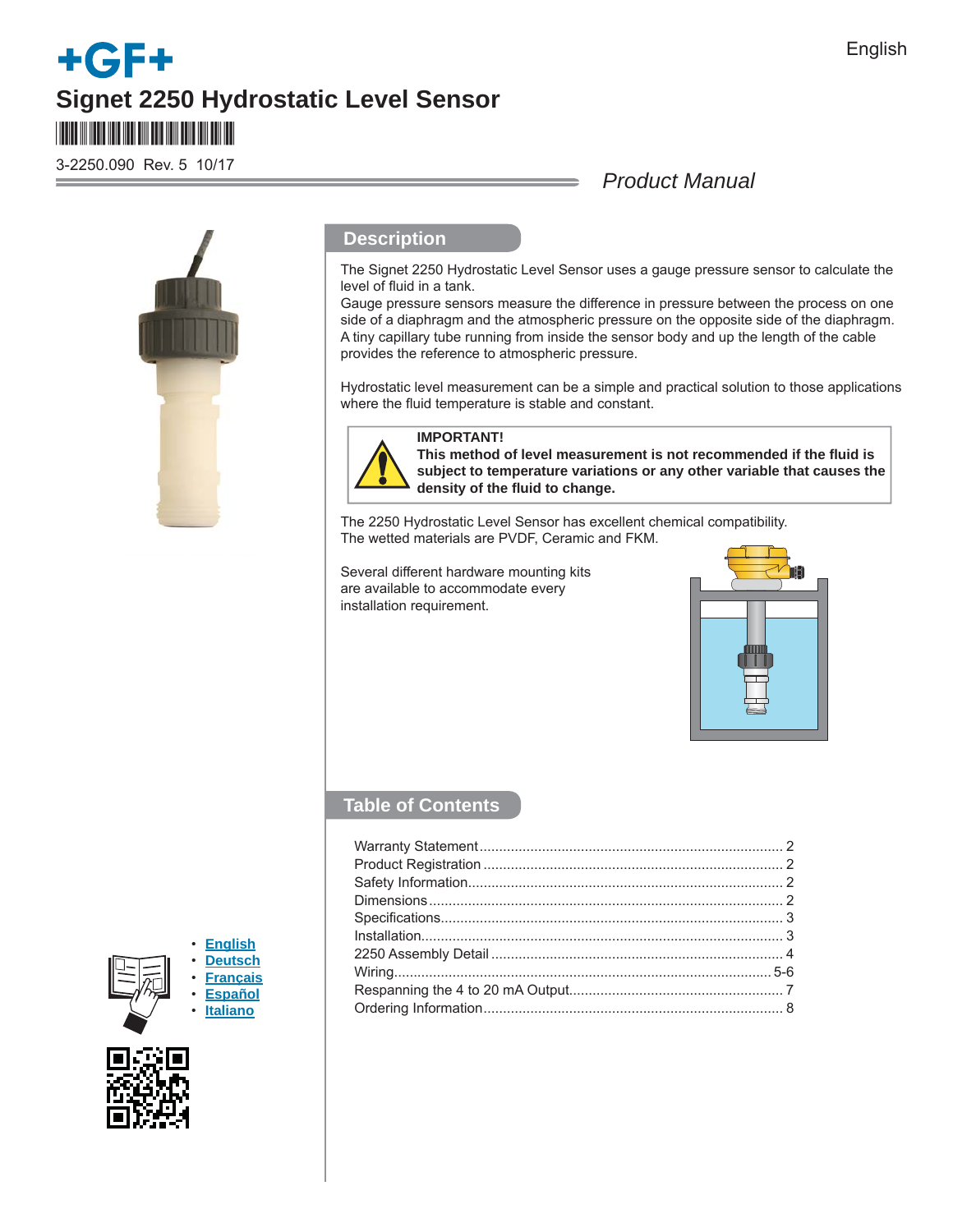## **Warranty Information**

Refer to your local Georg Fischer Sales office for the most current warranty statement.

All warranty and non-warranty repairs being returned must include a fully completed Service Form and goods must be returned to your local GF Sales office or distributor. Product returned without a Service Form may not be warranty replaced or repaired.

Signet products with limited shelf-life (e.g. pH, ORP, chlorine electrodes, calibration solutions; e.g. pH buffers, turbidity standards or other solutions) are warranted out of box but not warranted against any damage, due to process or application failures (e.g. high temperature, chemical poisoning, dry-out) or mishandling (e.g. broken glass, damaged membrane, freezing and/or extreme temperatures).

## **Product Registration**

Thank you for purchasing the Signet line of Georg Fischer measurement products.

If you would like to register your product(s), you can now register online in one of the following ways:

- Visit our website **www.gfsignet.com.**  Under **Service and Support** click on **Product Registration Form**
- If this is a pdf manual (digital copy), **[click here](http://www.gfps.com/content/dam/gfps_country_US/Content/signet/Downloads/ProductRegistrationForm.pdf)**

## **Safety Information**

- 1. Prior to installation or removal:
	- Depressurize and vent system
	- Drain below sensor level
- 2. Confirm chemical compatibility before use.
- 3. Do not exceed maximum temperature/pressure specifications.
- 4. Wear safety goggles or faceshield during installation/ service.
- 5. Do not alter product construction.
- 6. Dispose of properly; DO NOT INCINERATE!

## **Caution / Warning / Danger** Indicates a potential hazard. Failure to follow all warnings may lead to equipment damage, injury, or death **Electrostatic Discharge (ESD) / Electrocution Danger** Alerts user to risk of potential damage to product by ESD, and/or risk of potential of injury or death via electrocution. **Personal Protective Equipment (PPE)** Always utilize the most appropriate PPE during installation and service of Signet products. **Pressurized System Warning** Sensor may be under pressure, take caution to vent system prior to installation or removal. Failure to do so may result in equipment damage and/or serious injury. **Hand Tighten Only** Overtightening may permanently damage product threads and lead to failure of the retaining nut. **Do Not Use Tools**

Use of tool(s) may damage product beyond repair and potentially void product warranty.

## **Specifi cations**

#### **General**

| Compatibility                     | Signet 8900 Multi-Parameter Controller                 |
|-----------------------------------|--------------------------------------------------------|
|                                   | Signet 9900 Transmitter                                |
|                                   | Signet 9950 Dual Channel Transmitter                   |
| <b>Wetted Material</b>            |                                                        |
| Sensor housing  PVDF              |                                                        |
| Union nut/bushing  PVC-U          |                                                        |
| DiaphragmCeramic                  |                                                        |
| Diaphragm sealFKM (optional EPDM) |                                                        |
|                                   |                                                        |
|                                   |                                                        |
|                                   | max. extension $120 \text{ m}$ (400 ft)                |
|                                   | Operating Temperature 15 °C to 85 °C (5 °F to 185 °F)  |
|                                   | Storage Temperature -20 °C to 100 °C (-4 °F to 212 °F) |
|                                   |                                                        |
|                                   | $-XL: 0$ to 3.4 bar (0 to 50 psig)                     |
| <b>Electrical</b>                 |                                                        |
| Digital (S <sup>3</sup> L) Output |                                                        |
|                                   |                                                        |

| $D$ iyitar ( $O$ L) Output                   |                            |
|----------------------------------------------|----------------------------|
|                                              |                            |
|                                              |                            |
|                                              |                            |
|                                              | $(5$ VDC min, 6.5 VDC max) |
| Poverso polarity and short circuit protoctod |                            |

Reverse polarity and short circuit protected

#### **4 to 20 mA Output**

Eactory and

| <b>Factuly Spall</b>                     |                                                       |
|------------------------------------------|-------------------------------------------------------|
|                                          | 0 to 0.7 bar (0 to 10 psig) =                         |
|                                          | 0 m to 7 m (0 ft to 23 ft) of water                   |
|                                          |                                                       |
|                                          | 0 m to 34 m (0 ft to 115.5 ft) of water               |
|                                          | .± 32 µA                                              |
|                                          |                                                       |
|                                          |                                                       |
|                                          | Loop Power Required 12 to 24 VDC nominal, 22.1 mA max |
|                                          | (10.8 VDC min. to 26.4 VDC max.)                      |
| Max. Loop Impedance  100 $\Omega$ @ 12 V |                                                       |
|                                          | $325 \Omega$ @ 18 V                                   |
|                                          | $600 \Omega \omega$ 24 V                              |
| Standards and Annrovals                  |                                                       |

#### **Standards and Approvals CE**

RoHS Compliant

Manufactured under ISO 9001 for Quality, ISO 14001 for Environmental Management and OHSAS 18001 for Occupational Health and Safety.

**C** China RoHS (Go to www.gfsignet.com for details)

FC This device complies with Part 15 of the FCC rules.

- Operation is subject to the following two conditions:
- (1) This device may not cause harmful interference, and,
- (2) This device must accept any interference received, including interference that may cause undesired operation.

# **Dimensions**

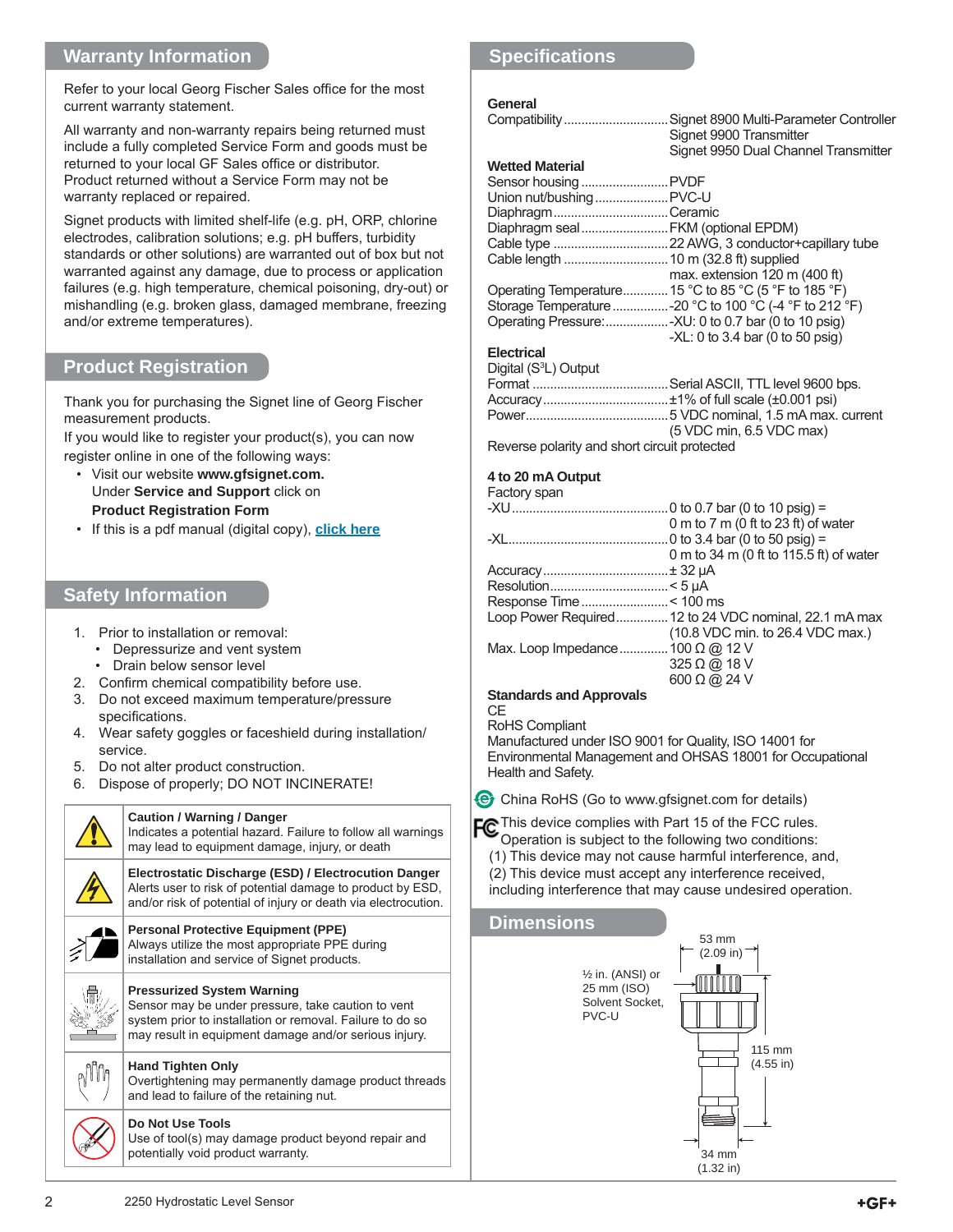## **Installation**

## **IMPORTANT!**

A tiny capillary tube inside the sensor body is used to ensure that the back of the diaphragm remains at atmospheric pressure.

If the capillary tube is blocked or damaged, the sensor cannot operate properly.

- If moisture is allowed to propagate down this tube to the rear of the diaphragm, the sensor may be damaged.
- Do not allow the cable to be bent or compressed.
- The ceramic diaphragm in the 2250 can be permanently damaged by over-pressure conditions or by mechanical contact.

HANDLE THESE SENSORS WITH CARE.

#### **Direct 4 to 20 mA output**

The 2250 can be assembled as a blind 4 to 20 mA signal connected by cable to a PLC, chart recorder or other 4 to 20 mA device.

This type of installation requires no additional hardware.

The user must provide the  $\frac{3}{4}$  in. conduit to protect the cable from damage. The 2250 cable is not suitable for direct submersion.



#### **Direct Digital output**

The 2250 can be assembled as a digital sensor connected directly to a Signet 8900 Multi-Parameter Controller, a Signet 9900 Transmitter or Signet 9950 Dual Channel Transmitter



#### **2250 with 4 to 20 mA or Digital (S3 L) Output: Remote Mounting**

The 2250 can provide a digital  $(S^3L)$  signal to a 8900 Multi-Parameter Controller, 9900 Transmitter or 9950 Dual Channel Transmitter.

The 2250 can provide a 4 to 20 mA signal to a PLC or to a chart recorder.



### **2250 with Digital Output: Integral mounting**

The 2250 can be assembled as an integral system, with the 3-9900-1 Transmitter mounted directly atop the sensor. This configuration provides a local display at the measurement site, plus the 4 to 20 mA and open-collector output features of the 9900 Transmitter.

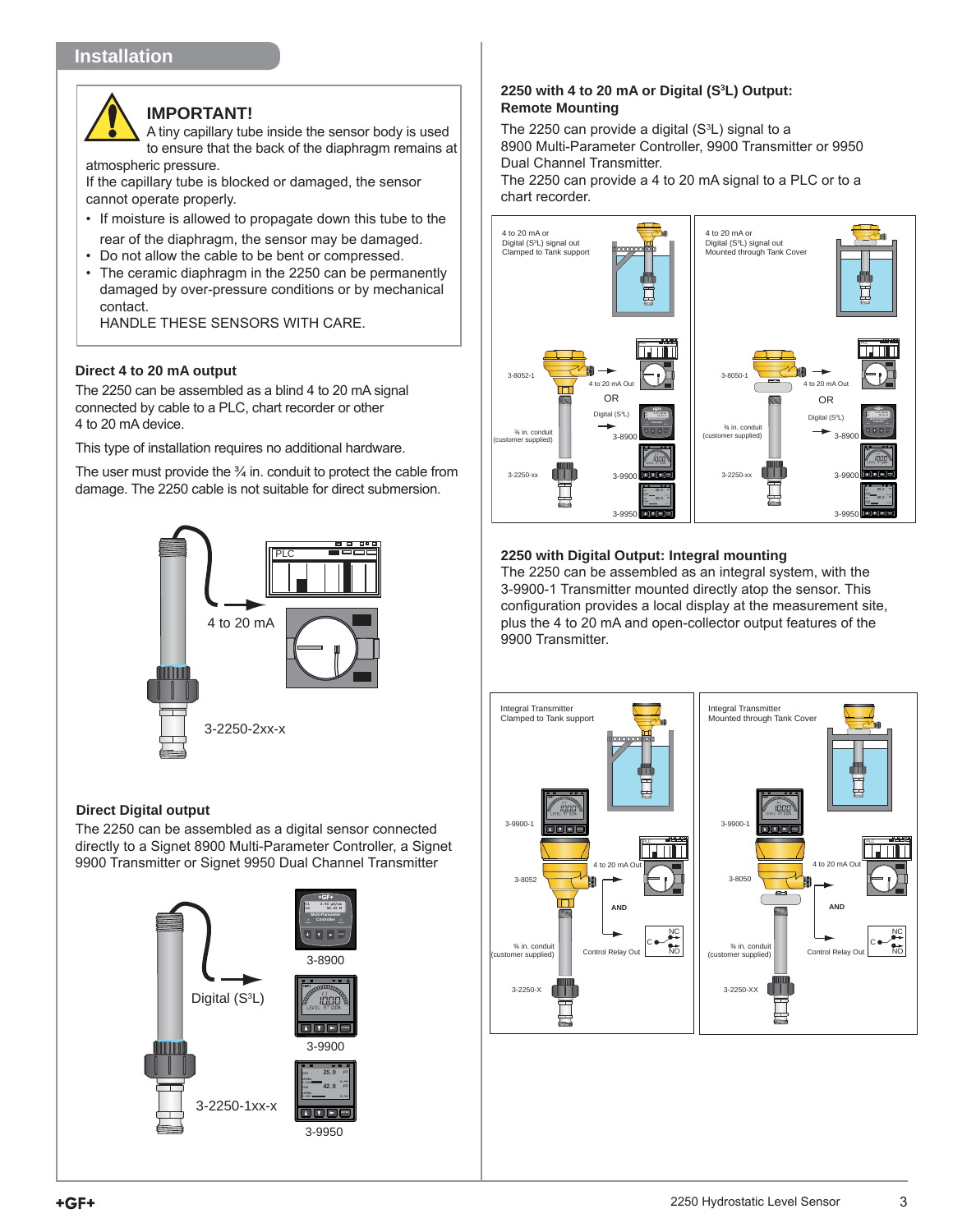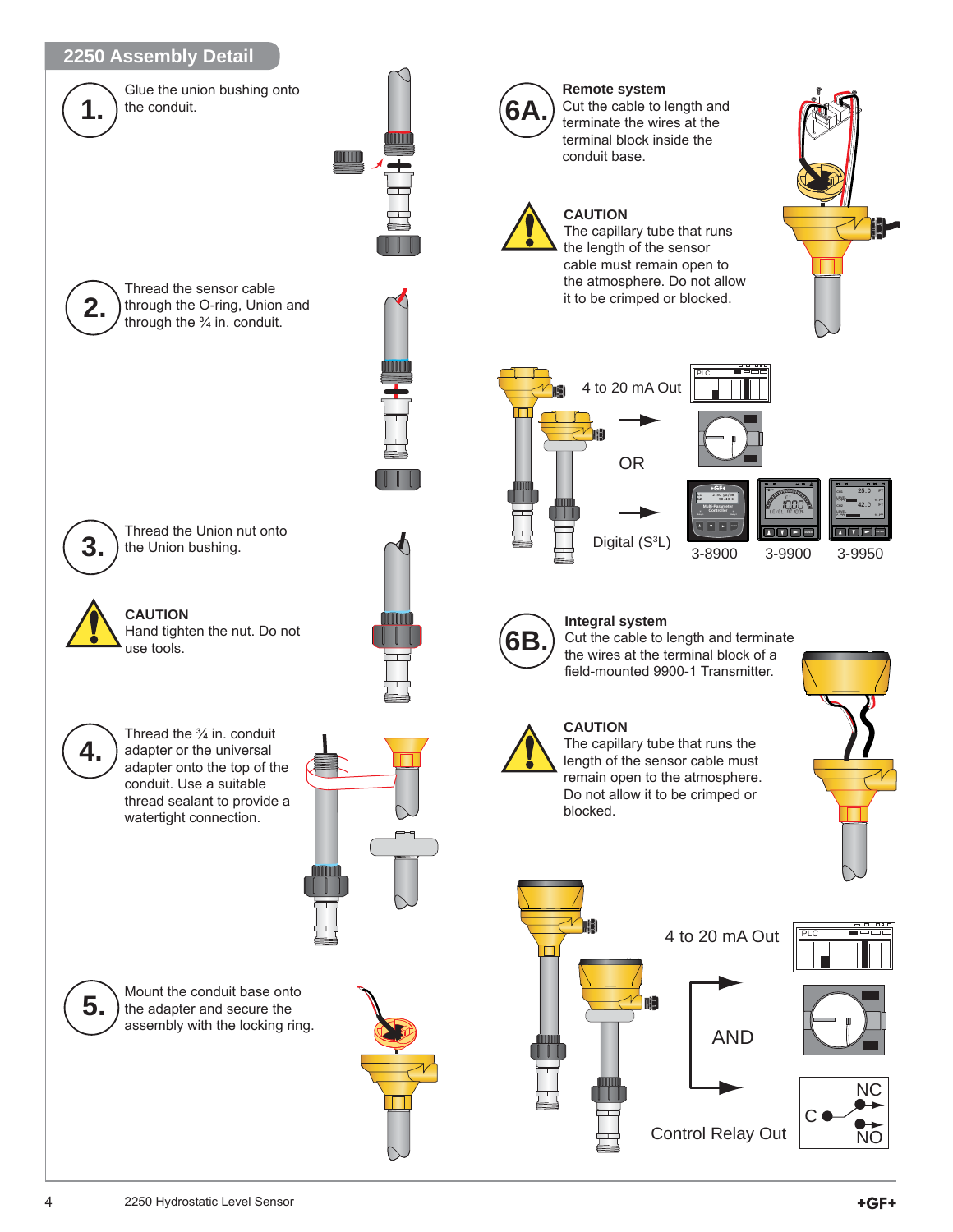## **Wiring**

### **Digital (S3 L) wiring**

- 3-2250-11X-X options provide Digital (S<sup>3</sup>L) output when powered with 5 VDC from a 9900 Transmitter, a 9950 Dual Channel Transmitter or a 8900 Multi-Parameter Controller.
- Connecting the SHIELD to a direct Earth ground may reduce electrical noise interference.<br>• The maximum Digital (S<sup>3</sup>L) cable length is dependent upon the instrument to which the set
- The maximum Digital (S<sup>3</sup>L) cable length is dependent upon the instrument to which the sensor is connected. Consult the instrument manual for details.

### **3-2250-11X-X to 8900 Multi-Parameter Controller**

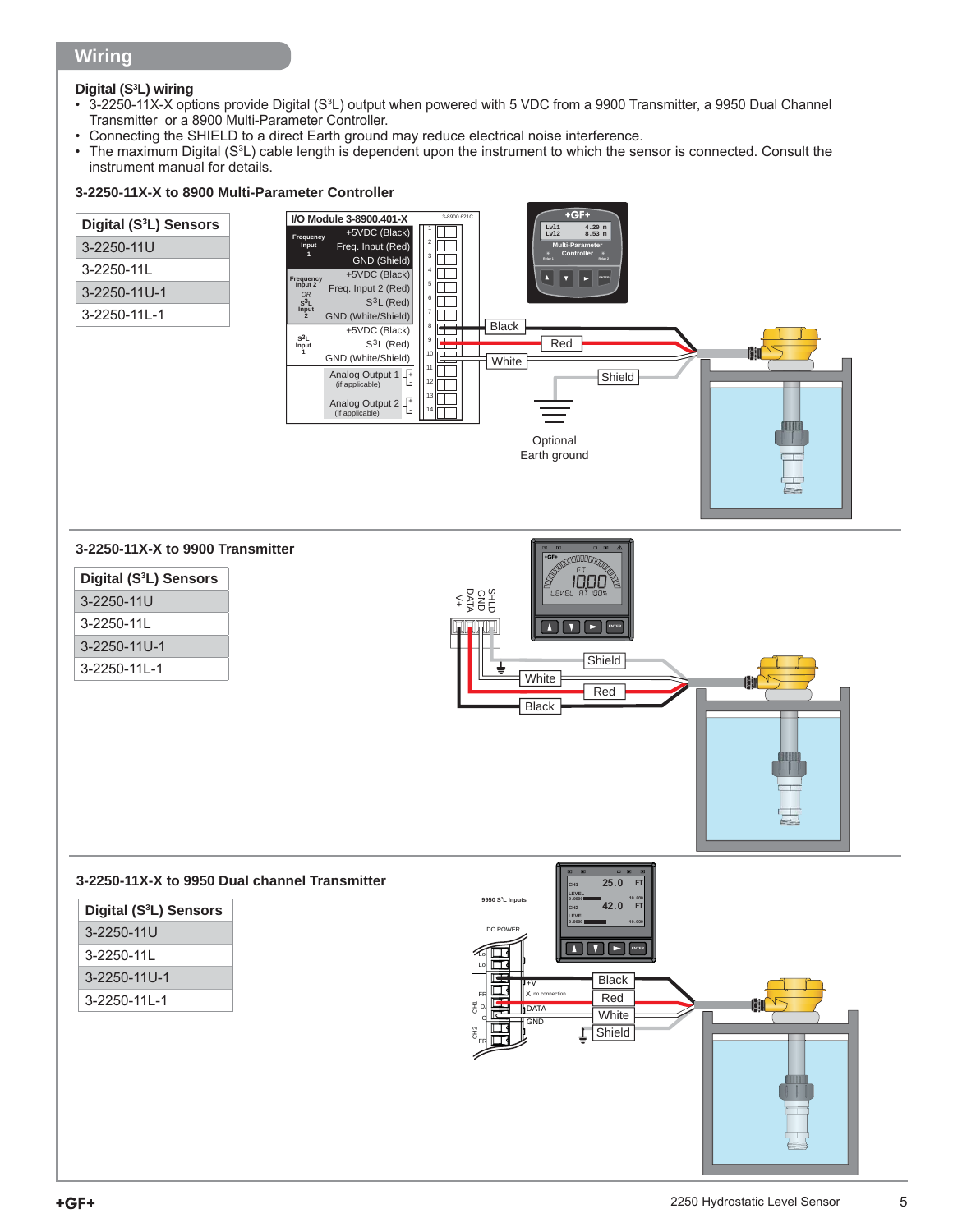## **Wiring**

## **4 to 20 mA Loop Wiring**

- The 3-2250-21X-X models provide a 4 to 20 mA loop output when powered with 12 to 24 VDC.
- Connecting the SHIELD to a direct Earth ground may reduce electrical noise interference.



#### **4 to 20 mA Span**

The 2250 is available in two factory-set span ranges:

- Models numbers ending with "U" or "U-1" have a factory span of 0 to 10 psig.
- Model numbers ending in "L" or "L-1" are spanned for 0 to 50 psig.

The chart below lists the factory span of all available models.

The level ranges in meters and feet are based on the mass of water.

| Mfr. Part No. | Code        | 4 to 20 mA Span                                            |
|---------------|-------------|------------------------------------------------------------|
| 3-2250-21U    | 159 001 248 | 0 to 0.7 bar (0 to 10 psig) 0 m to 7 m (0 ft to 23.09 ft)  |
| 3-2250-21L    | 159 001 247 | 0 to 3.4 bar (0 to 50 psig) 0 m to 34 m (0 ft to 115.5 ft) |
| 3-2250-21U-1  | 159 001 482 | 0 to 0.7 bar (0 to 10 psig) 0 m to 7 m (0 ft to 23.09 ft)  |
| 3-2250-21L-1  | 159 001 483 | 0 to 3.4 bar (0 to 50 psig) 0 m to 34 m (0 ft to 115.5 ft) |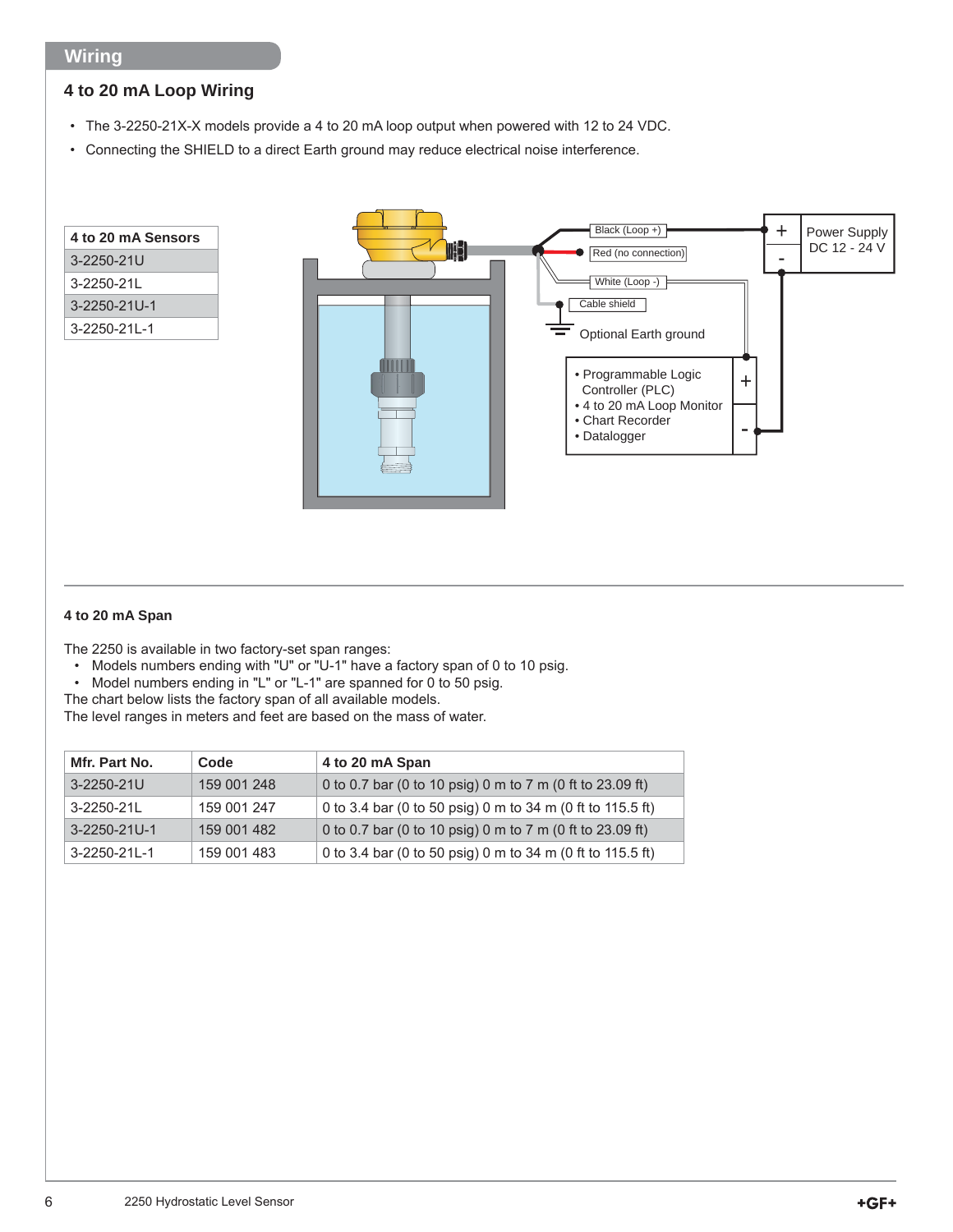## **Respanning the 4 to 20 mA Output**

- The 4 to 20 mA span can be set to accommodate any application within the operating range of the sensor.
- The respanning procedure requires that the sensor be subjected to the actual pressure that will represent 4 mA and 20 mA.
- The procedure illustrated here assumes that the application requires that the sensor output is 4 mA when the tank is empty and 20 mA when the tank is full. To reverse the range, reverse steps 3 and 5.